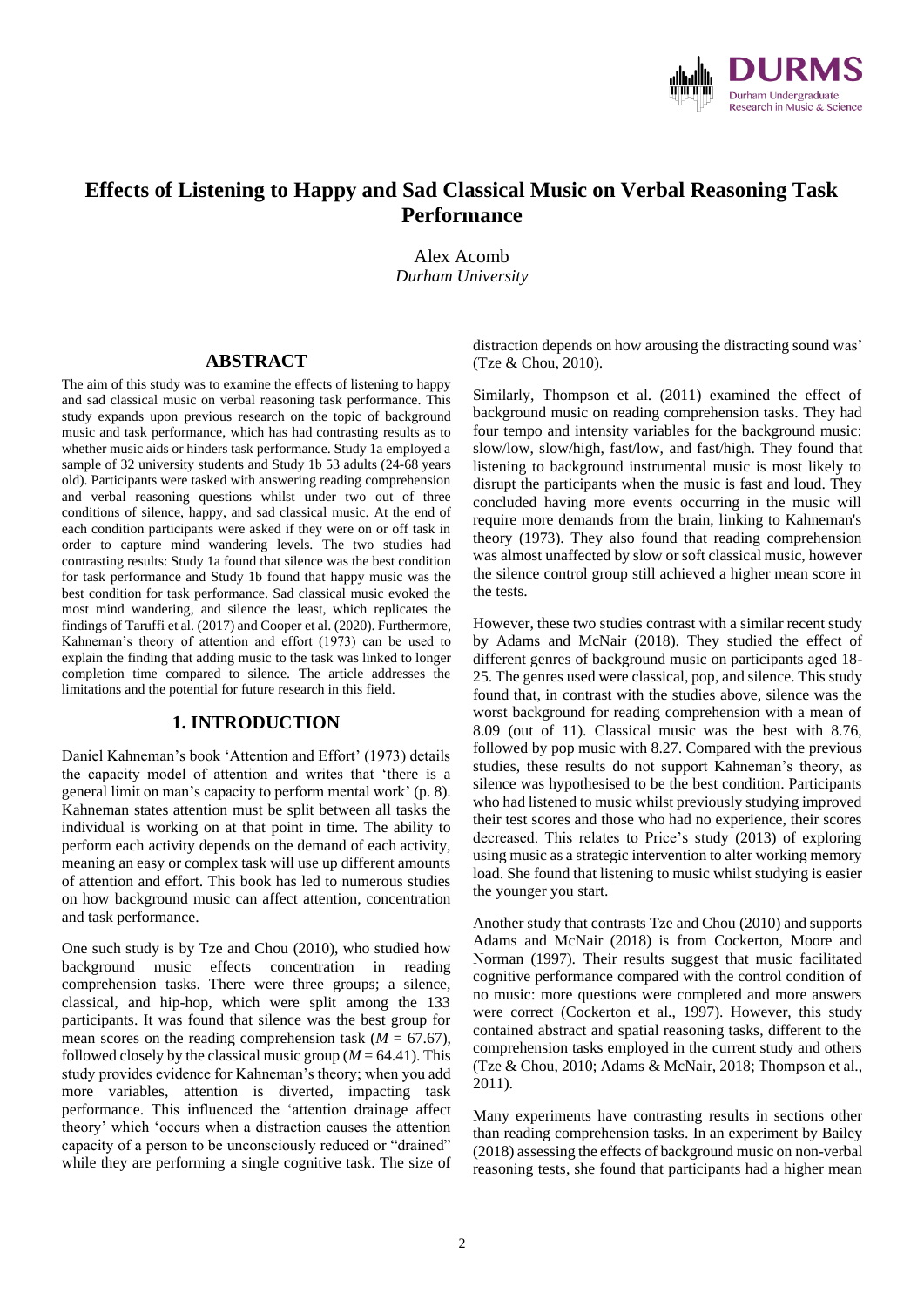score in silence, than listening to Mozart. This directly contradicts the results of Cockerton et al. (1997), which shows the inconsistent nature of the field.

This literature review details that although there are a lot of studies in the field, some of the results contrast and that music either as an aid or a distractor depends on the study design and the participants. Specific relevant factors include length of time needed to complete a task, methodology, the type of task, familiarity, existing mood and musical preference. It is apparent in a lot of the tests above that mind wandering has not been considered as a direct consequence of attention being diverted away. Mind wandering is defined as 'a shift in the contents of thought away from an ongoing task and/or from events in the external environment' (Smallwood & Schooler, 2015). Mind wandering could have played a part in the studies above and play a key role in attention and effort theory. Interestingly, Taruffi et al. (2017) and Cooper et al. (2020) found that music evokes more mind wandering than silence.

The studies reviewed above all differ as to whether the participants scored higher in silence or in a music condition. The reasons for this could be attributed to variables such as environment, the device used, music preference, mood, and tiredness. Many studies employing classical music used as background music have found that classical music has the least effect on task performance compared with other genres. This study will therefore look at different types of classical music, happy and sad, in relation to reading comprehension tasks. This is along with a silent condition in order to facilitate readability. Happy and sad music have not been commonly explored in relationship to task performance, as well as the question of whether pieces that evoke a certain mood can influence attention and performance.

Four hypotheses were established before the data collection. Firstly, based on previous experiments and Kahneman's theories (1973), adding music would further distract people and task scores would be higher in silence. The second hypothesis is that by adding music the time taken to complete the task for the music condition would be higher due to the attention drainage affect theory. Thirdly, I hypothesised that musicians would be less affected by the music when taking the tests compared with non-musicians. This hypothesis was based on Doyle and Furnham (2012), who examined the effect of music on test performance of creative and non-creative individuals. They found 'that creative individuals performed better than non-creative individuals in the music distraction condition' (Doyle & Furnham, 2012). Lastly, concerning mind wandering, I hypothesised to replicate the findings of Taruffi et al. (2017) and Cooper et al. (2020), that sad music would be associated with high mind wandering ratings compared with happy music. Furthermore, due to the higher mind wandering, the time taken for task performance for the sad music condition would be longer compared with the other conditions (i.e., happy and sad).

### **2. METHOD: STUDY 1a**

*Design*. The study was implemented online and utilised a within-participant design, where participants were randomly exposed to two out of the three conditions. Thus, the independent variable of this study was the music condition: sad classical music, happy classical music, and silence; the dependent variable was the number of reading comprehension and verbal reasoning questions answered correctly. The questions within each group were not randomised in order to maintain structure throughout the survey.

*Participants*. This study consisted of 32 volunteers including 6 non-musicians, 14 amateur musicians, and 12 serious amateur musicians. The mean age was  $20.5$  ( $SD = 0.97$ ) and the range was 18-22. Participants were all university students and were drawn through volunteer sampling through Qualtrics Survey that was shared on social media groups online and through word of mouth. All participants provided informed consent.

*Materials.* The details of the music stimuli employed in this study are presented in Table 1. The music pieces have been proven to evoke sad and happy emotions from previous studies (Mitterschiffthaler et al., 2017; Peretz et al., 1998). In order to confirm the target emotions, the brightness rating was examined through an acoustic analysis carried out in MATLAB. For example, Figure 1 shows one of the happy pieces with a brightness rating of 0.4, while Figure 2 shows one of the sad pieces with a lower brightness rating of 0.15.

Table 1. Music Stimuli

| Condition | <b>Name of Excerpts</b>                            |
|-----------|----------------------------------------------------|
| Silence   | N/A                                                |
| Happy     | Mozart - Eine Kleine Nachtmusik, Kv 525: IV. Rondo |
|           | Beethoven - Symphony No. $6 - III$ .               |
|           | Mozart - Eine Kleine Nachtmusik: I.                |
| Sad       | Mozart - Piano Concerto No.23: II. Adagio          |
|           | Rodrigo - Concierto de Aranjuez: II. Adagio        |



Figure 1. Brightness rating for the musical extract: Mozart, Eine Kleine Nachtmusik, Kv 525: IV. Rondo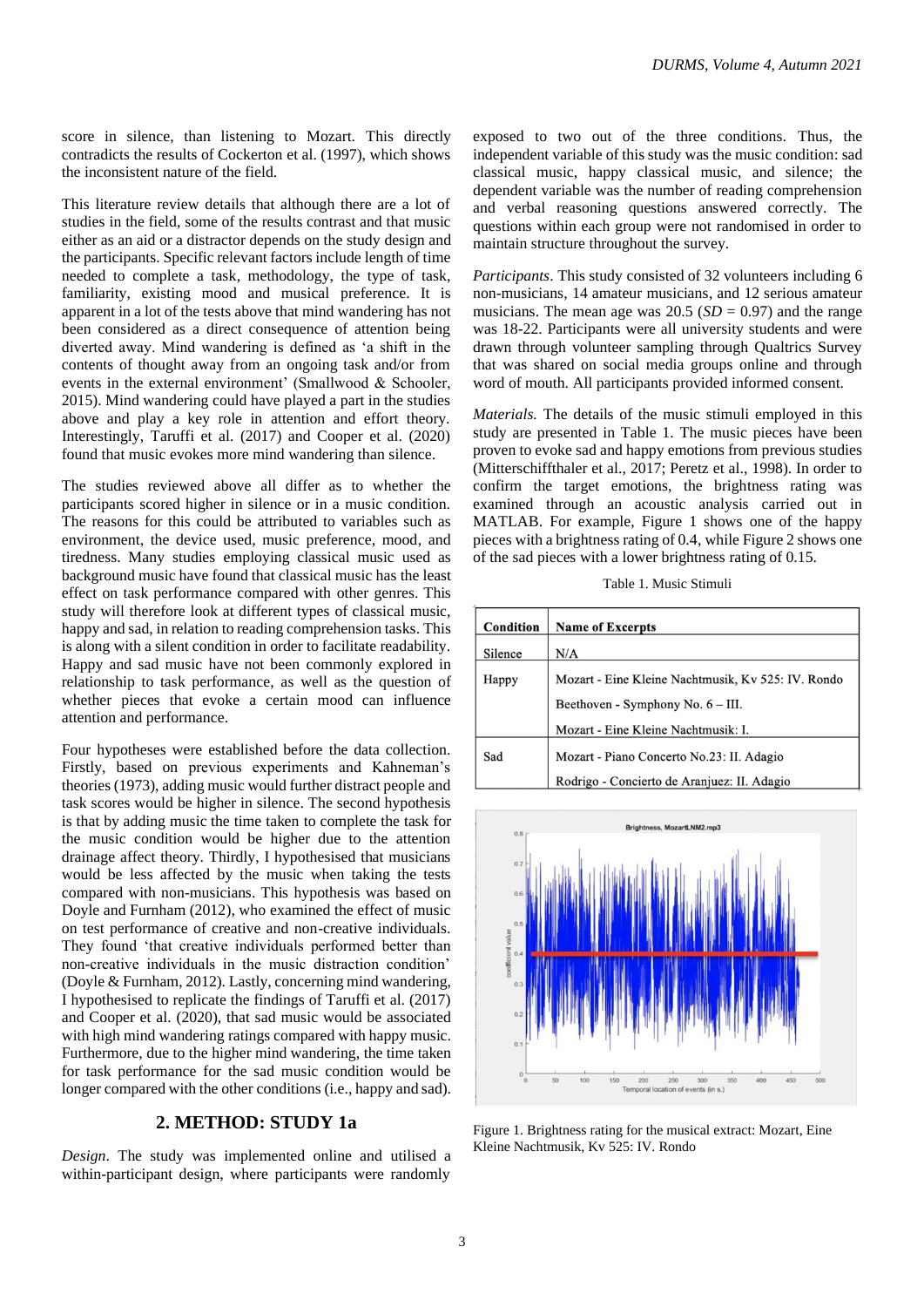

Figure 2. Brightness rating for the musical extract: Mozart, Piano Concerto No.23: II. Adagio

The questions employed for assessing task performance were taken from the 'ultimate psychometric tests' by Mike Byron (2008). There were three different types of questions. The first was a word link; in the second one, participant had to find a four-letter word within a sentence; the third one included reading two passages and evaluating five statements for each passage.

*Procedure.* At the start of the survey participants were asked a number of questions including age, gender, level of musicianship. Participants were asked to fill in the Positive and Negative Affect Schedule (PANAS; Watson, Clark, & Tellegen, 1988) in order to assess their mood, and the Karolinska Sleepiness Scale (KSS; Åkerstedt & Gillberg, 2009) in order to assess their sleepiness before taking part in the study. Finally, participants were asked if they generally tend to study with background music, and if yes, what music.

Before the start of the actual task there were a few practice questions, intended to help familiarising the participants with the main task.Participants would then answer questions for two out of the three experimental conditions. The music lasted for approximately 15 minutes in the music groups, which was the maximum time participants were expected to take on each condition. After each condition, participants were asked how much mind wandering they experienced during the task in relation to whether their thoughts were on task or off task. Specifically, participants were asked to choose one of the statements illustrated in Table 2 (Stawarczyk et al., 2011). If a participant stated that they had mind wandered, they were then asked to put down what they were thinking about in a free response box. Participants were asked if they were 'on task' or 'off task' as in a study by Weinstein et al. (2018), where they found that mind wandering reports were lower when using these phrases instead of the words 'mind wandering'. Stating the words, mind wandering, might make the participant's mind wander even more. Before starting the survey, participants were asked to use headphones, where possible in order to reduce outside distractions.

Table 2. Mind Wandering Items



#### **3. RESULTS: STUDY 1a**

The highest score that one could achieve in the test for each condition was 19. Figure 3 shows the mean test scores for each condition group. The bar graph shows that silence was best condition for task performance with a mean of  $13.2$  (*SD* = 1.67). However, this was closely followed by the happy music condition ( $M = 13.19$ ,  $SD = 1.91$ ). The worst condition for task performance was sad classical music  $(M = 12.09, SD = 2.45)$ . Although, there is a difference in the results between the silent and the sad condition, a *t*-test found that there was no statistically significant difference between the task scores.



Figure 3: Mean test scores in each condition of the survey

In order to compare mean scores against level of musicianship, participants were split into the categories of serious amateur, amateur, and non-musicians; Figure 4 shows these music groups in relation to the mean task scores. Non-musicians scored the highest in all three sections of the survey with a mean of 13.8 (*SD* = 1.79) during silence, 14.4 (*SD* = 1.34) during happy, and  $15.5$  (*SD* = 0.71) during the sad condition.

It is important to note that in the sad condition serious amateurs  $(M = 11.89, SD = 2.89)$  and amateurs  $(M = 11.67, SD = 1.87)$ had the lowest averages out of the three conditions. However,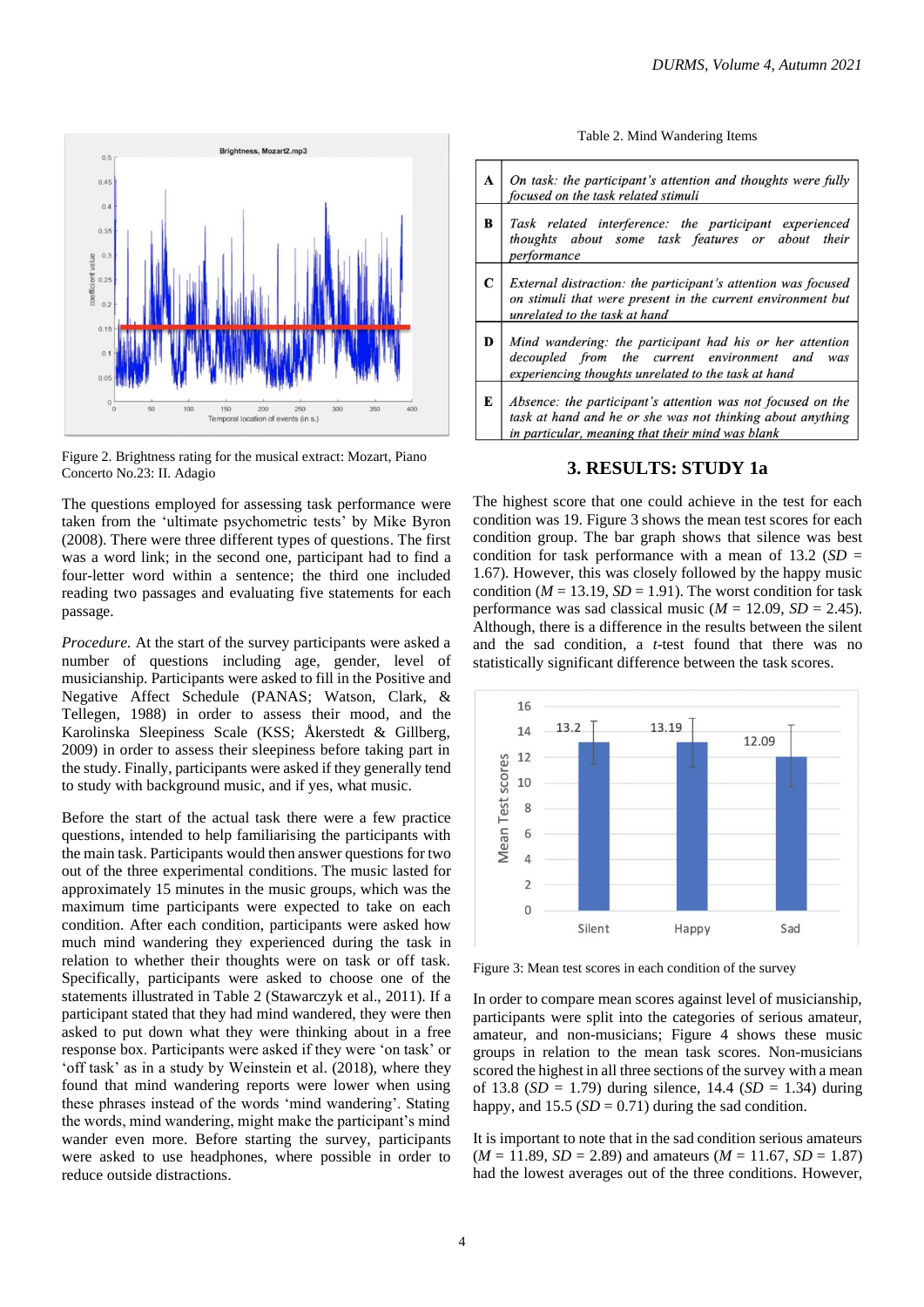this was not the case with the non-musicians as the sad condition had the highest mean score, with non-musicians scoring the worst in the silent condition. This contrasts the other musicianship levels and the general hypothesis that the silent condition would be associated with the highest scores. This hypothesis was also contrasted by the amateur musicians' group, as the highest mean test score was reported during the happy condition ( $M = 13.5$ ,  $SD = 1.41$ ). The only musician group to fit within the hypothesis was serious amateur musicians.



Figure 4: Mean scores vs level of musicianship

The second main hypothesis of the study concerns the completion time taken by the participants for each condition of the survey (Figure 5). The completion time was lowest in the silent condition, with a mean of  $362 (SD = 109.3)$ . The happy music condition took longer to be completed with a mean of 389.4 seconds  $(SD = 196.2)$ . The sad music condition took the longest to complete with a mean of  $447.3$  seconds  $(SD = 150.2)$ . A *t*-test was conducted between the silent and sad group and the results shows that there was a statistically significant difference between the two groups ( $p = .04$ ).





The completion time links to level of mind wandering experienced by participants. Figure 6 shows the percentage of participants who recorded B, C, D, E in the mind wandering questions (Stawarczyk et al., 2011). Although question B states that there is on-task interference meaning participants are thinking of things directly related to the task and that C, D, E state off task interference, a number of participants stated B, but then described off task interference and vice versa with C, D, E. Due to this, those who answered B, C, D and E were put into one mind wandering group. Figure 6 shows that silence evoked the least mind wandering (35%). This was followed by 61.9% in the happy condition and 73.9% in the sad condition. These results show that sad classical music evoked the most mind wandering, as hypothesised. These results correlate with the time taken, in terms of the difference between the silent condition and the sad condition.



Figure 6. Percentage of participants whose mind wandered in each condition



Figure 7. Percentage of musicians and non-musicians whose mind wandered in each condition in the survey.

The mind wandering for different levels of musicianship is illustrated in Figure 7. Serious amateur musicians experienced the highest amount of mind wandering in the sad condition with 77.8% of participants experiencing it. The serious amateur and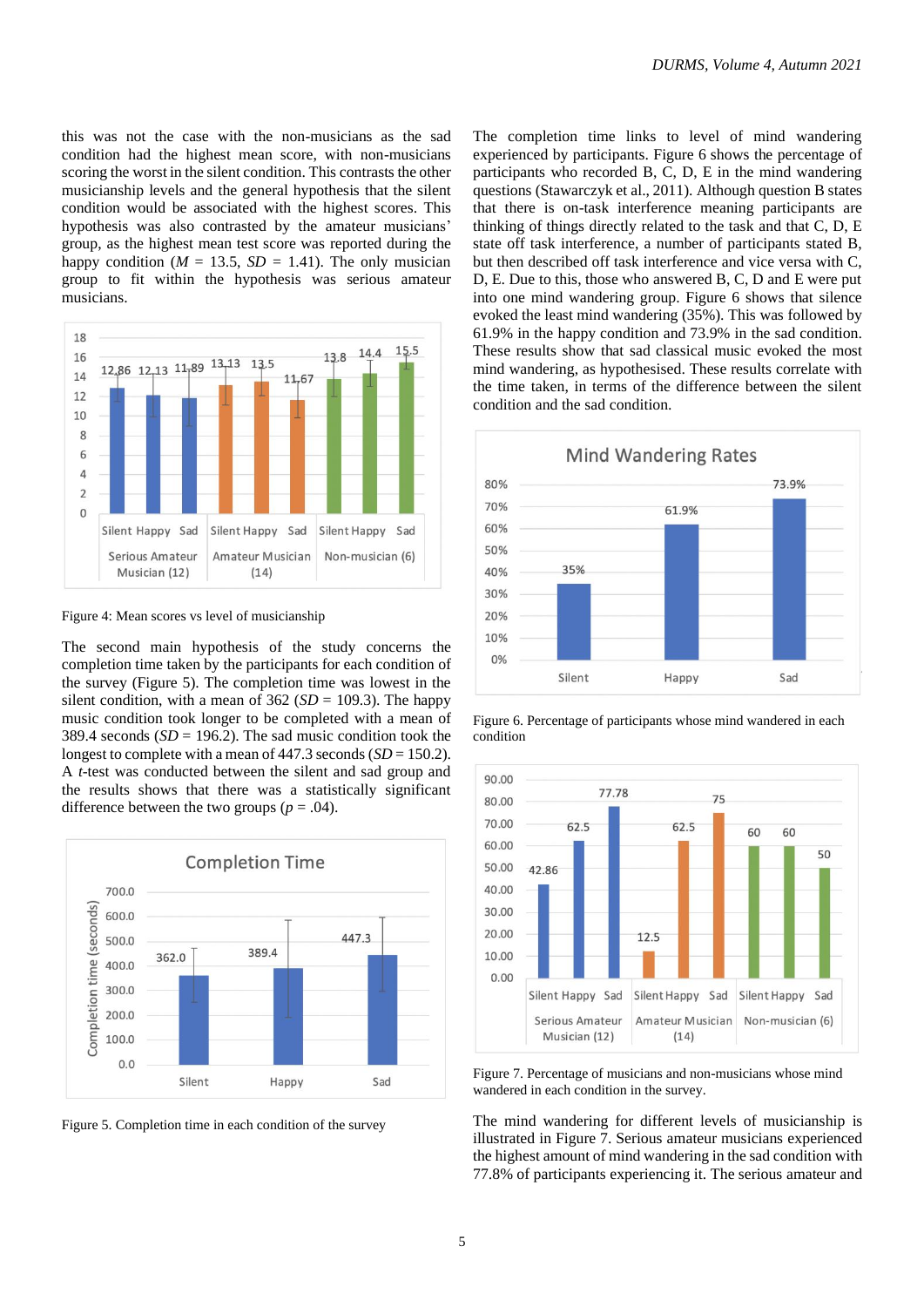amateur musicians are in line with these general mind wandering findings. However, the results for the non-musicians are not in line, with the sad condition (50% of participants experiencing mind wandering), lower than the silent and happy condition (both 60% of participants experiencing mind wandering).

## **4. DISCUSSION: STUDY 1a**

In general, the results of Study 1a support my hypothesis, that the silent condition would be associated with the best task performance, although the difference between the happy and silent conditions' mean scores was extremely minimal. A trend can be seen by looking at the results about the task mean score, completion time, and mind wandering. In general, a higher mind wandering level leads to a longer competition time. As this occurs, participants may lose focus, and this can in turn negatively impact test scores. However, the task scores from seven participants decreased during music compared to silence, while the ones of five participants increased. This shows the variable nature on how background music influences people.

The mean scores related to the various levels of musicianship do not support my hypothesis or previous studies (Doyle & Furnham, 2012). The current study actually suggests the opposite, that non-creative individuals report lower distraction levels than creative ones. A reason for this could be that creative individuals or musicians might have been distracted by the music if they recognised it; thus, this would need to be explored further. In addition, this study replicates the findings of Cooper et al. (2020) and Taruffi et al. (2017) as sad music evoked more mind wandering than happy music. The difference in mind wandering between non-musicians and musicians could be explained by the sample size. In total there were 6 non-musicians and this could have impacted the results as due to the randomisation procedure not necessarily all 6 nonmusicians would have answered in each section, negatively impacting on results.

#### **5. METHOD: STUDY 1b**

*Design.* Due to the minimal difference in task performance observed between the silent condition and the music condition in Study 1a, Study 1b set out to explore whether this difference is the same in all age populations or just students. Thus, Study 1b consists of a replication of Study 1a, with the only difference being that it targeted olderer people. The main hypothesis of this study was that completion time in the different sections would be longer in Study 1b compared to Study 1a. It was further expected that the results would support the hypothesis of Study 1a that adding music would decrease task performance.

*Participants.* Study 1b consisted of 53 participants, who were all volunteers, and the survey was publicised through email and musical bands. The mean age was  $56.2$  (*SD* = 8.45) and the range was 24-68 years old. In total, there were 35 nonmusicians, 13 amateur musicians, 3 serious amateur musicians, and 1 professional musician. For the data analysis the professional musician was grouped with the serious amateurs.

In this study some of the participants had to be omitted from individual music groups. This was because some participants took too much time, and they would have finished answering the questions long after the music would have stopped playing. All participants provided informed consent.

### **6. RESULTS AND DISCUSSION: STUDY 1b**

The mean scores in Figure 8 show that the highest scores were reported for the happy condition ( $M = 14.06$ ;  $SD = 2.2$ ), followed by the silent condition ( $M= 13.89$ ;  $SD = 1.91$ ), with the sad condition scoring the least  $(M = 13.22; SD = 2.28)$ . These results contrast those of Study 1a and the main hypothesis, with the silent condition having a lower mean than the happy section. However, the sad condition exhibited the lowest mean score, in line with Study 1a. This slight increase in mean scores during music compared with silence was also found in Cockerton et al. (1997), where music facilitated higher performances in tests. Study 1b also replicates the findings of McNair and Adams (2018), where music scored higher than silence.



Figure 8. Mean scores in each condition in Study 1b

Figure 9 shows the completion time for Study 1b. The lowest completion time occurred during the happy condition, contrasting the hypotheses and the results of Study 1a. A reason for this could be that the older participants focused less in the silent section and this might be due to the environment they were in. Furthermore, Figure 10 confirms this, as the mind wandering during silence in Study 1b amounted to 51.9% compared with the 35% reported in Study 1a. Gold et al. (2013) found that musical pleasure can influence task performance. This could provide an explanation for these findings: that the older participants had greater cognitive reaction to the happy music and experienced more pleasure with the music compared with the university students. Further studies on this are needed to confirm this interpretation.

One of the major differences between the two studies is that the older participants took considerably longer time to complete the tests compared with the university students (see Figures 5 and 9). The environment that they took the test in could be a reason for this. However, younger participants may have taken less time to either get used to the music playing because they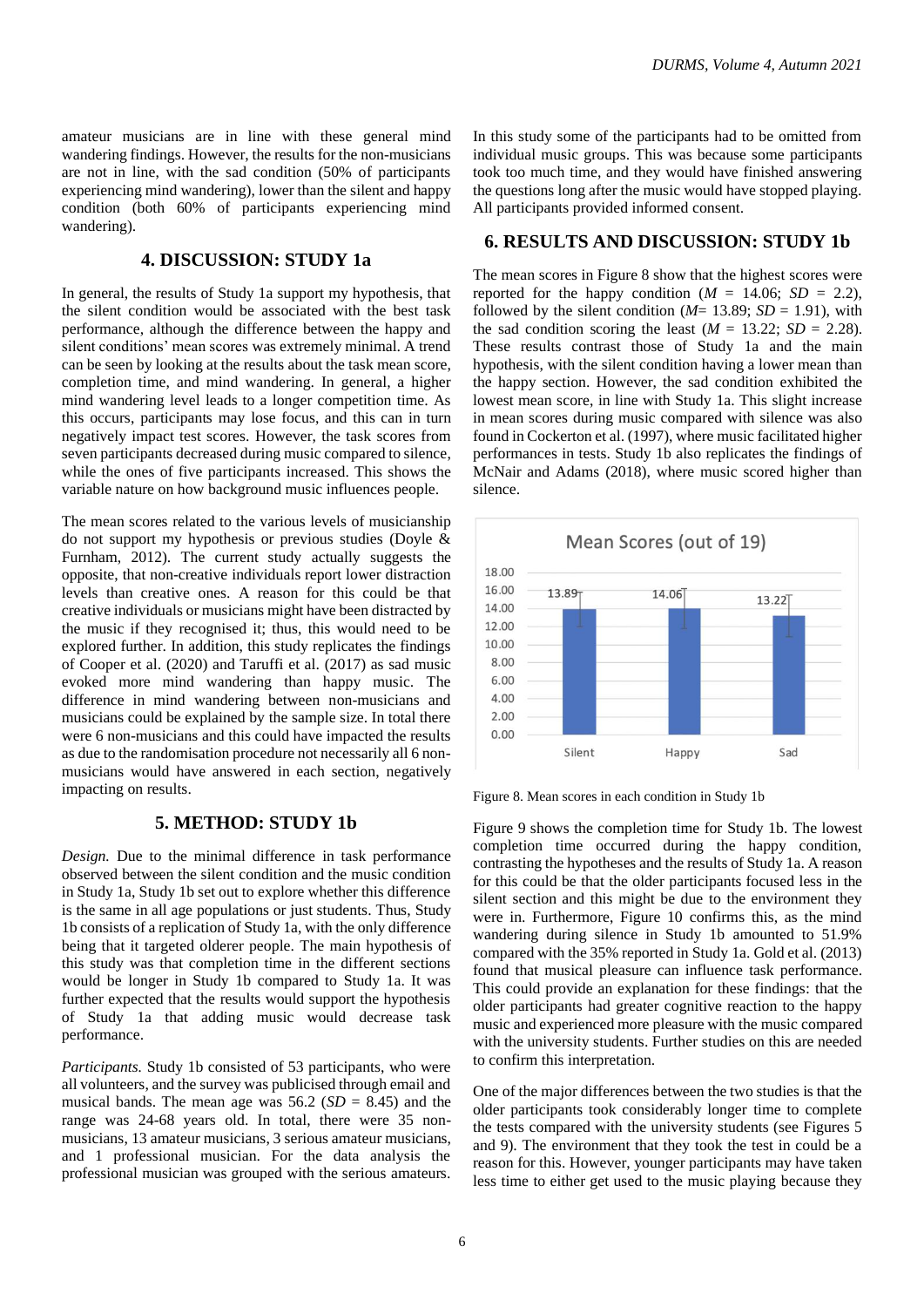are used to background music. This is suggested by some of the results from Study 1a, where only four participants stated that they generally do not listen to music whilst studying or working compared with the 24 adults in Study 1b. This shows that the students were more likely to adapt quickly and therefore took less time to complete the test. Although it is important to note, that the older participants in Study 1b reported less mind wandering in the music conditions than students in Study 1b. This is important as it shows even though older participants experienced less mind wandering it did not make much difference in time taken compared with the students.



Figure 9. Completion time in each condition in Study 1b

Other factors such as sleepiness and mood in relation to task performance were analysed to see whether they had any impact on the current results of both Studies 1a and 1b. However, this data analysis has not led to any significant findings, which links with the study on mind wandering and sleepiness in relation to task performance (Stawarczyk & D'Argembeau, 2016). More research and more participants would need to be included in a future study in order to study more extensively.

### **7. GENERAL DISCUSSION**

Overall, the difference in the mean task scores between the three conditions was minimal, showing that music does not enhance or negatively affect performance. However, this study has found that music can influence people's concentration and attention levels without considerably impacting on performance. Generally, the two studies cannot either support or oppose the hypothesis that test scores would be highest during silence. This confirms the inconsistent nature of this research field and the need of more research.

According to the attention drainage effect theory (Tze & Chou, 2010), all the music conditions should be associated to longer completion time than the silent condition. These results (except for the happy condition, Study 1b) indeed support such theory, showing that music will reduce people's attention. Simply put, this is because by adding an extra variable (music) to the task, cognitive resources have to split between the tasks. Du et al. (2020) found that 'background music affects neural responses during reading comprehension by increasing the difficulty of semantic integration' (p. 1), thus meaning that either time and/or scores will be affected. Either and/or both of these were found to be the case in both of the present studies.

The results of this study could have been influenced by the recent pandemic. Due to the Covid-19 the survey could not be taken in a controlled environment and was taken wherever participants were at the time. This meant that further distractions such as environmental noise could have impacted participants. It has been found that 'regardless of whether music distracts the reader or prevents distraction it is undoubtedly influenced by the context' (Schellenberg & Weiss, 2013). This could in fact explain some of the results in Study 1b, whereby the silent completion time was higher than the happy music. Specifically, participants could have been distracted by external noises in the silent condition and when the music started playing, this reduced such noises leading to more focus during the music condition. Furthermore, this might have had an impact on mean test scores as participants might have been more focused in the happy and sad condition, distorting the results for mean scores and completion time. However, the mind wandering results slightly contradict this interpretation, as the lowest mind wandering rates were reported in the silent condition in Study 1b. Study 1a did not have these contradictions meaning that age could be a factor and affect results more. This could have implications in this field for future studies. Future research could be to study different age groups in the same conditions to see if mind wandering and background music affects task performance. It could be used to see if there is a definitive answer to whether background music supports or opposes task performance in different age groups. This can also be linked to how working with music listening is easier the younger you start and this could also be examined in relation to different age groups (Price, 2013).

The findings for mind wandering replicate previous studies by Cooper et al. (2020) and Taruffi et al. (2017). The results also show that there is an observable trend between increased mind wandering and a longer completion task time. I would argue that in both studies the reason for the sad condition being slightly lower in mean score than the other conditions was due to mind wandering. In both studies the sad music evoked the most mind wandering in participants, resulting in greater distractions and potentially resulting in a slightly lower test score.

As previously stated, these results both contrast and support different previous studies. Adams and McNair's study (2018) consisted of a similar hypothesis to this study, that the test scores would be the highest in the silent condition. Their participants were 18-25-year olds, and Study 1a replicated these findings with a similar age group. However, Study 1b contrasted their results, while supporting those of Tze and Chou (2010) and partially those of Cockerton et al. (1997). Tze and Chou (2010) found that music being played was more beneficial to test results and Cockerton et al. stated that music can 'enhance intelligence test performance' (1997, p. 2). Study 1b's results can only support these previous studies in the happy condition and not the silent one. One factor that is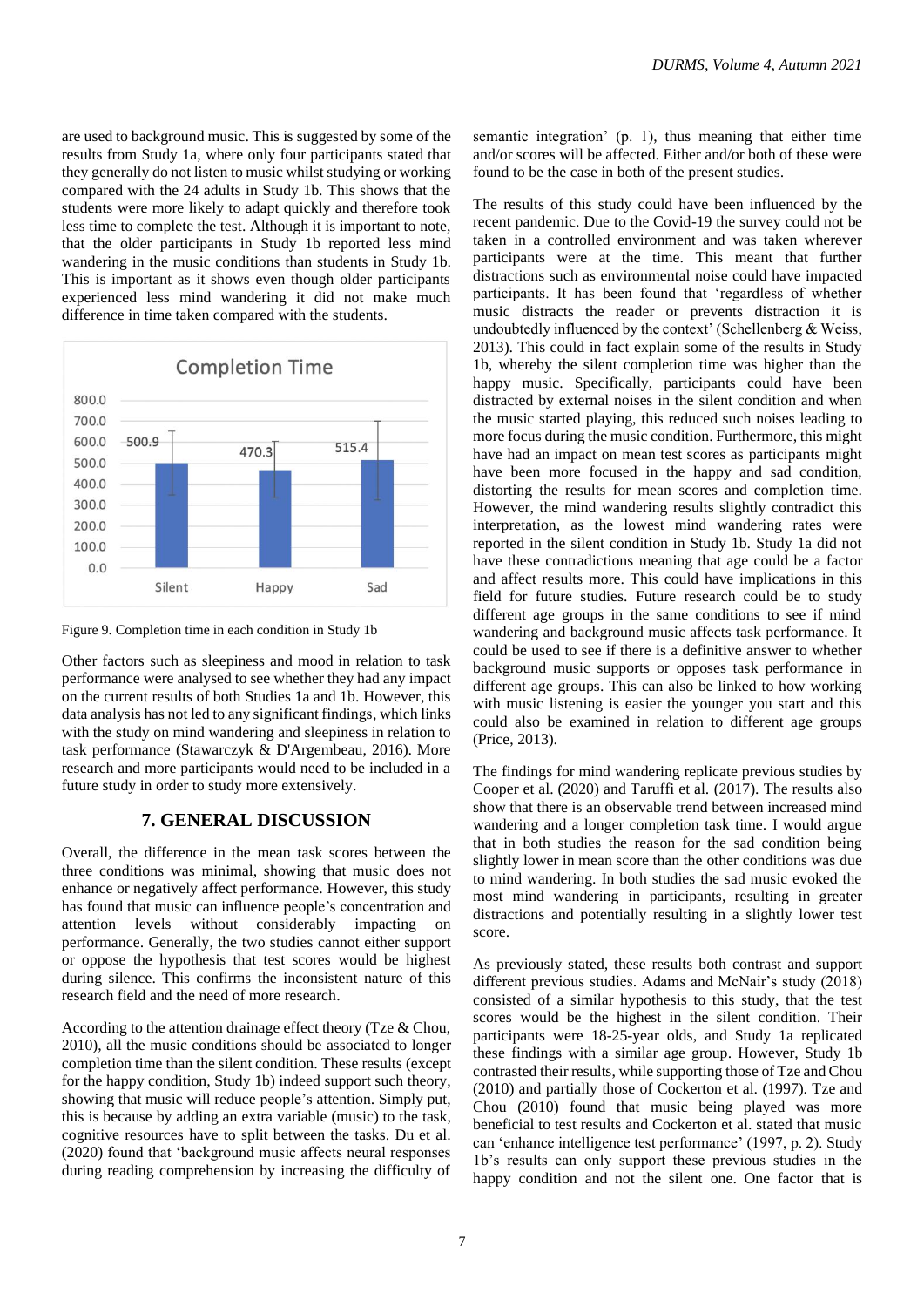However, this study also contrasts the results of Adams and McNair (2018), who found that the average completion time was higher in silence compared with classical music. A reason for this could be the type of music used. These factors can have impacts on the results as explored by Thompson et al. (2011), where they studied the effect of intensity and tempo of music in relation to task performance. A future study could bring in these factors alongside happy and sad music to see if the results would differ from the current findings. Through attempting to replicate the findings of Study 1b, it has been proven the inconsistent nature of the field, that in some studies, silence is better to task performance while it is not for others.

There have been some limitations to this study, particularly the environment, as mentioned above. It is also possible that some of the participants could have been familiar with the music, with some comments from the mind wandering questions signalling that some participants had heard the musical stimuli before. In the study by Perham and Currie (2014) the authors found that liked lyrical music was the lowest scoring on task performance compared with disliked lyrical music, non-lyrical music, and silence. Although their study consisted of lyrical popular music, it does trigger the question of whether some participants could even more distracted by the music because of familiarity and therefore their task performance was lower if they knew the music previously. This would need to be studied further in order to confirm my interpretation in relation to classical music. Huang and Shih (2011) found that if you recognise a piece of music your mind could potentially wander more than normal and even more if you like this piece.

Overall, the two studies found contrasting results, where in Study 1a silence was the best condition for task performance and in Study 1b happy music was the best condition for task performance. Sad classical music evoked the most mind wandering in general. Future research could look into how differing age groups in the same conditions are affected by different background music and also how musical familiarity affected the study in relation to task performance and mind wandering.

#### **REFERENCES**

- Åkerstedt, T., & Gillberg, M. (2009). Subjective and Objective Sleepiness in the Active Individual. *International Journal of Neuroscience*, *7*, 29-37.
- Adams, O., & McNair, M. (2018). Noise and neurons: Effects of Background Music on Reading Comprehension. *International Summit of the Music and Entertainment Industry Educators Association* (142-152).
- Bailey, R. (2018). The Effects of Background Music on Non-Verbal Reasoning Tests. *DURMS*, 1, 10-16.
- Bryon, M. (2008). *Ultimate Psychometric Tests*. London & Philadelphia: Kogan Page Limited.
- Chou, P.T.M. (2010). Attention drainage effect: How background music effects concentration in Taiwanese college students. *Journal of the Scholarship of Teaching and Learning*, *10*, 36-46.
- Cockerton, T., Moore, S., & Norman, D. (1997). Cognitive test performance and background music. *Perceptual and Motor Skills*, *85*, 1435-1338.
- Cooper, L., Acomb, A., & Ma, L. (2020). Effects of happy and sad music in relation to different genres on mindwandering: A replication study of Taruffi et al. (2017). *DURMS*, *3*, 38-43.
- Doyle, M., & Furnham, A. (2012). The distracting effects of music on the cognitive test performance of creative and non- creative individuals. *Thinking Skills and Creativity*, *7*, 1-7.
- Du, M., Jiang, J., Li, Z., Man, D., & Jiang, C. (2020). The effects of background music on neural responses during reading comprehension. *Scientific Reports*, *10*, 1-10.
- Gold, B., Frank, M., Bogert, B., & Brattico, E. (2013). Pleasurable music affects reinforcement learning according to the listener. *Frontiers in Psychology*, *4*, 541.
- Huang, R.H., & Shih, Y.N. (2011). Effects of background music on concentration of workers. *Work*, *38*, 383-387.
- Kahneman, D. (1973). *Attention and effort*. Englewood Cliffs: Prentice-Hall.
- Kiger, D. (1989). Effects of music information load on a reading comprehension task. *Perceptual and Motor Skills*, *69*, 531-534.
- Mitterschiffthaler, M., Fu, C., Dalton, J., Andrew, C., & Williams, S. (2007). A Functional MRI study of happy and sad affective states induced by classical music. *Human Brain Mapping*, *28*, 1150- 1162.
- Peretz, I., Gagnon, L., & Bouchard, B. (1998). Music and emotion: perceptual determinants, immediacy, and isolation after brain damage. *Cognition*, *68*, 111-141.
- Perham, N., & Currie, H. (2014). Does listening to preferred music improve reading comprehension performance? *Applied Cognitive Psychology*, *28*, 279-284.
- Price, A. (2013). Music for thinking; Does music help you study? IThinkWell.org, last modified April 3, 2013. [http://www.ithinkwell.org/music-for-thinking-](http://www.ithinkwell.org/music-for-thinking-%20does-music-help-you-study/) does-music-help[you-study/.](http://www.ithinkwell.org/music-for-thinking-%20does-music-help-you-study/)
- Rauscher, F., Shaw, G., & Ky, K. (1993). Music and spatial task performance. *Nature*, *365*(6447), 611.
- Schellenberg, G., & Weiss, M. (2013). Music and Cognitive Abilities. In D. Deutsch, *Psychology of Music* (499-550). Elsevier Inc.
- Smallwood, J., & Schooler, J. (2015). The science of mind wandering: Empirically navigating the stream of consciousness. *Annual Review of Psychology*, *66*, 487– 518.
- Stawarczyk, D., & D'Argembeau, A. (2016). Conjoint influence of mind-wandering and sleepiness on task performance. *Journal of*